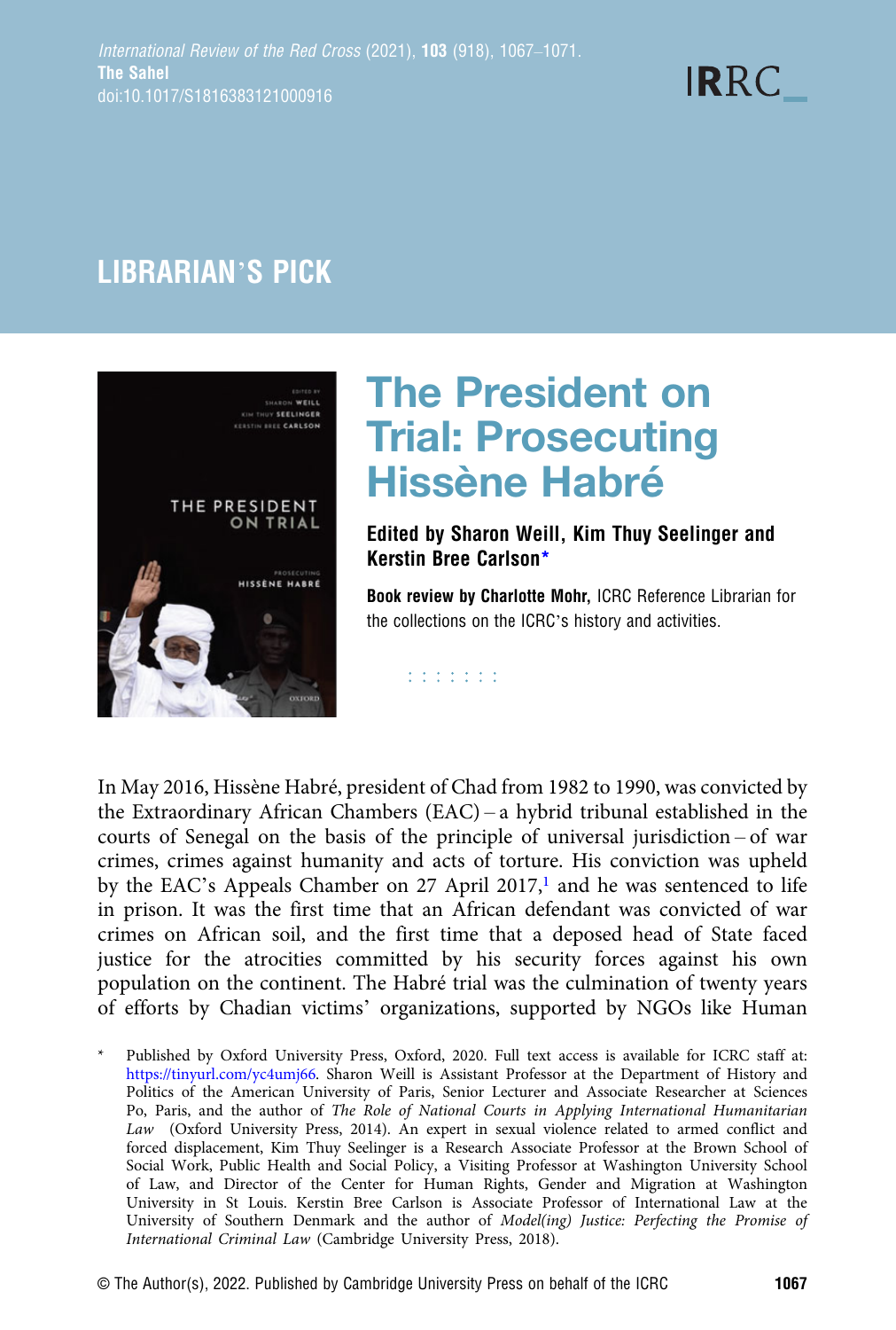#### ICRC Library

<span id="page-1-0"></span>The "Librarian's Pick" is a regular section of the Review in which one of the International Committee of the Red Cross's (ICRC) librarians picks and writes about their favourite new book relating to international humanitarian law, policy or action, which they recommend to the readers of the journal.

The ICRC Library welcomes researchers interested in international humanitarian law (IHL) and the institution's work throughout the years. Its online catalogue is the gateway to the most recent scholarship on the subject, documents of diplomatic and international conferences, all ICRC publications, rare documents published between the founding of the ICRC and the end of the First World War, and a unique collection of military manuals. The Library Team also publishes research guides in order to help researchers access the full texts of the most relevant and reliable sources in the field of IHL and the ICRC, as well as a comprehensive IHL Bibliography, with three issues every year.

The online catalogue is available at: [library.icrc.org](https://library.icrc.org). For more information on the research guides, see: [blogs.icrc.org/cross-files/category/research-guide.](https://blogs.icrc.org/cross-files/category/research-guide) To subscribe to the IHL Bibliography, email [library@icrc.org](mailto:library@icrc.org) with "IHL Bibliography subscription" in the subject line.

Rights Watch (HRW), to bring their former president to justice. It happened against considerable odds, an unlikely and unprecedented ending to a long judicial and political saga.

Regarded as a landmark achievement in international justice, the Habré trial could become a milestone in the fight against global impunity – or it could remain an exception, brought about by the sheer determination of victims' advocates just as the right political stars finally aligned. This leaves practitioners and scholars with no guarantees as per the legacy of the trial, but with many interrogations regarding its successes, shortcomings<sup>2</sup> and potential replicability. The President on Trial: Prosecuting Hissène Habré is a volume rooted in this uncertain space. It manages to capture the hopes and insights of the trial's protagonists at the same time as it propels forward the scholarship on the trial's significance and legacy. This approach hinges on an innovative methodology that sparks a conversation between academic authors and the trial's participants.

The first part of the volume is a collection of twenty-six first-person accounts by protagonists of the trial. The contributions are based on interviews conducted by the volume's editors, mixing voices from inside and outside the court. They alternate between local and international perspectives, between

<sup>1</sup> With one notable exception: a case of personal commission of rape, of which he was acquitted on procedural grounds.

<sup>2</sup> In particular, the lack of distribution of the retributions awarded to victims, to this day, is mentioned by many of the volume's contributors. The lack of cooperation with the EAC by Habré also raises questions relative to the rights of the defence.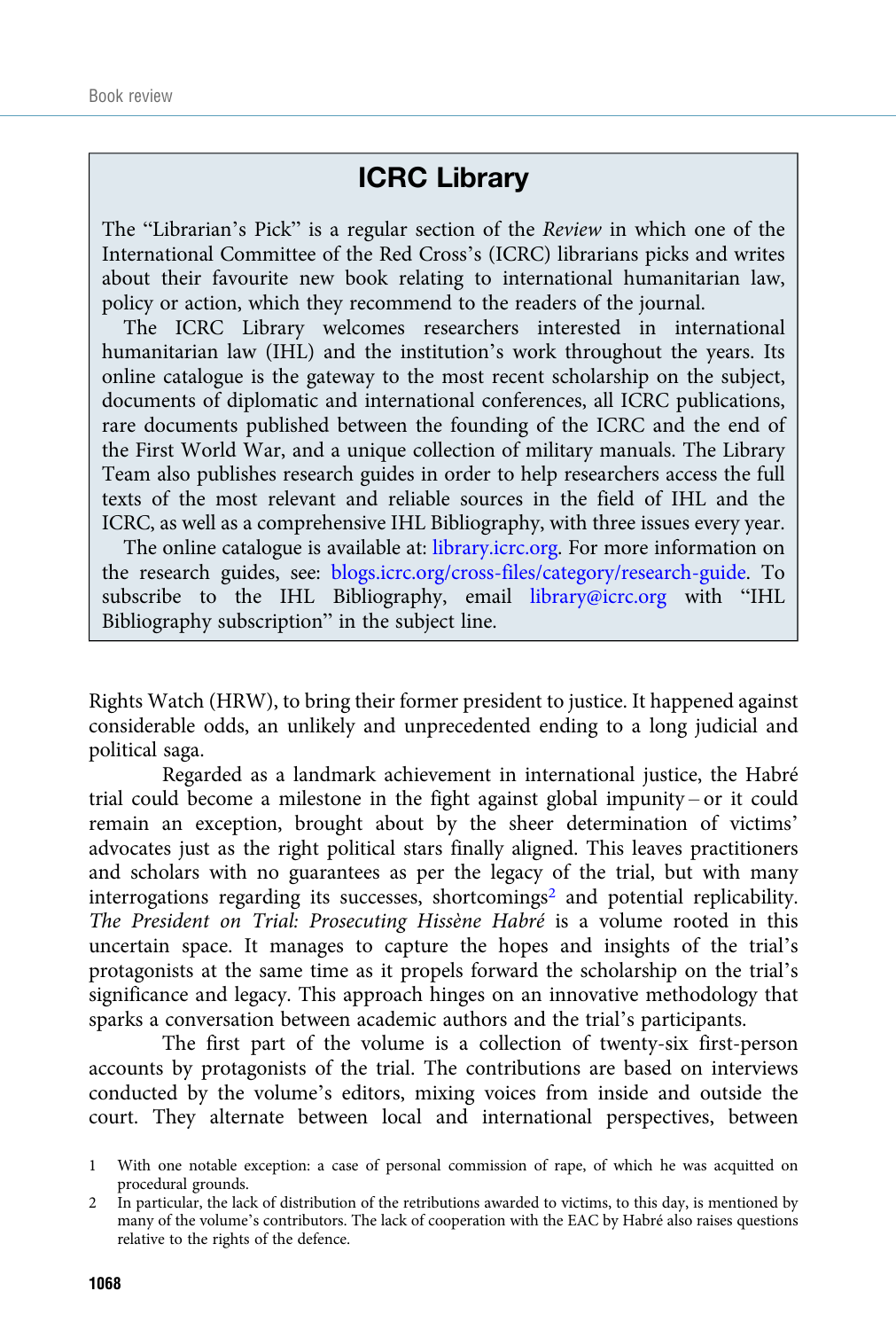activist, official and academic voices, and include accounts from both the prosecution and the defence's<sup>3</sup> standpoints. Though quite short, the individual contributions are often remarkably introspective and thought-provoking, leaving the reader with the sole frustration of being unable to ask follow-up questions. The protagonists present factual accounts of their individual contributions to the trial, but personal hopes, wishes and frustrations do arise as well. Many recount the challenges they faced, from political obstruction to financial and time constraints. This succession of voices creates a powerful narrative, painting a clear picture of the trial as an uphill battle. It delves into processes and participants, giving the reader an invaluable case study of the operationalization of international criminal justice. The selection includes some well-known actors – like Reed Brody from HRW,<sup>4</sup> presented as the public face of the trial in the Anglophone world – but the book gives most of the space to lesser-known protagonists, in line with the editors' wish to "bring local experience and knowledge out of Dakar and to the world". <sup>5</sup> These include former trial officials that occupied a wide range of positions: judges, a clerk, and multiple administration, outreach and finance officials. EAC Investigating Judge Jean Kandé speaks about the limits to judicial cooperation that he faced in the case, which led to Habré being the sole defendant on trial.<sup>6</sup> Franck Petit, former team leader for the Outreach Consortium on the EAC, discusses the challenges of bridging the distance between the Chadian population and the trial taking place in Dakar.7

The most memorable contributions, however, are arguably those belonging to the coalition of victims, lawyers and activists that drove the investigation and spearheaded the case, notably Souleymane Guengueng<sup>8</sup> and Jacqueline Moudeina.9 The Habré trial is systematically presented as a "victim and NGOdriven case", and the writings of these contributors show what that entailed. They

3 The absence of Habré's chosen counsel as well as of Senegalese and Chadian government officials is mentioned up front with regret by the editors. The defence's perspective is explored in a contribution by Hélène Cissé ("Defending Hissène Habré in Senegal during the Early Years"), who participated in Habré's defence in 2000–01 before the criminal court in Dakar, and in a chapter by Mounir Ballal ("Defending Habré"), one of Habré's court-appointed lawyers at the EAC. It is also represented in an excerpted testimony that sees Daniel Fransen, Belgian investigating judge, answer Mounir Ballal's questions ("The Belgian Investigation of the Habré Regime: Excerpt of Trial Testimony by Daniel Fransen, Belgian Investigating Judge"). To include the voice of Hissène Habré himself – as he remained silent during the trial, refusing to recognize the legitimacy of the EAC and to collaborate with his court-appointed lawyers – the editors have included excerpts from his 2011 interview with Senegalese reporters from the newspaper La Gazette ("In His Own Words: An Interview with Hissène Habré").

<sup>4</sup> See Reed Brody, "Tenacity, Perseverance, and Imagination in the 'Private International Prosecution' of Hissène Habré", in The President on Trial, pp. 39–47.

<sup>5</sup> The President on Trial, p. 2.

<sup>6</sup> See Judge Jean Kandé, "Investigations in Senegal and Tchad: Cooperation and Challenges", in The President on Trial, pp. 81–89.

<sup>7</sup> See Franck Petit, "Outreach for the EAC", in The President on Trial, pp. 186–193.

<sup>8</sup> See Souleymane Guengueng, "Documenting Crimes and Organizing Victims in Chad", in The President on Trial, pp. 31–38. Guengueng is the founder of the Association of Victims of Political Repression in Chad, a civil party in the Habré trial, and director of the Souleymane Guengueng Foundation.

<sup>9</sup> See Jacqueline Moudeina, "From Victim to Witness and the Challenges of Sexual Violence Testimony", in The President on Trial, pp. 118–124. The first woman to practice law in Chad, Moudeina was the victims'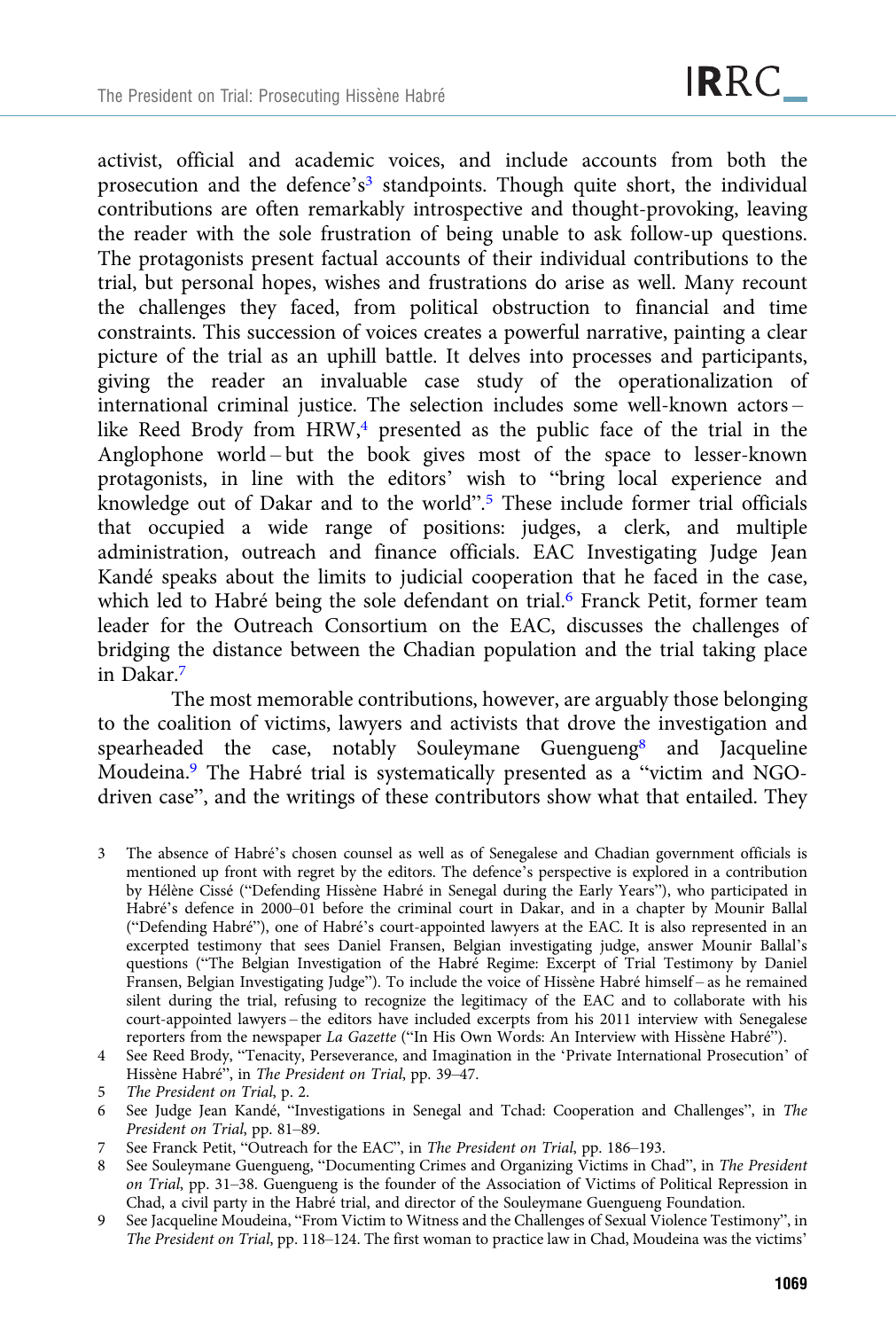speak of the victims' determination and fears, of reprisals and community backlash, of the difficulty of gaining access and trust and of ensuring the security of civil parties and witnesses during the trial. Moudeina notably recounts the stories behind the testimonials of the women victims of sexual violence. Her contribution enlightens us as to why such crimes were not part of the original charges brought against Habré and how they finally came to light, leading to a verdict that is regarded as a breakthrough for the prosecution of sexual violence in international criminal justice.

The second part of the book follows a more traditional path. It is a collection of seventeen academic contributions by international criminal law scholars, divided into four categories according to their outlook on the discipline. These contributions investigate the legal issues that are central to the trial, including the non-retroactivity of criminal law, the jurisdiction and legitimacy of the EAC, the prosecution of sexual violence, victim participation, hybrid courts, and the attribution and allocation of reparations. They paint a broader picture of the future of transitional justice on the African continent, and of the mechanisms and politics at play. They are at their most impactful when they echo the firstperson accounts of the book and explore the theoretical and practical ramifications of the Habré trial. Dov Jacobs' contribution on the position of the defence in hybrid tribunals, for example, resonates with the arguments put forward by Habré's lawyer Mounir Ballal as it looks at the implications of the victim-oriented trend of international criminal justice for the rights of the defence.10 Sarah Williams' chapter is a welcome external view on the approach and content of the amicus curiae brief on sexual violence submitted to the EAC to advocate for a revision of the charges against Habré.11 Her analysis follows a first-person contribution by some of the authors of the amicus curiae brief included in the first part of the book $12$  and represents one of the many contributions exploring the impact of peripheral actors or mechanisms on the trial.

Given its unconventional methodology, the book benefits from a clear, well-thought-out structure. Each section has a specific introduction which brings to light the stakes of the contributions to come and the logic behind their articulation. The book opens with chronologies and graphs that provide the reader with the contextual information needed to follow a necessarily fragmented narrative, told as it is by a multitude of actors. This kaleidoscopic take on the trial is in fact the book's major strength. Read in connection with the others, each contribution takes on new meanings. Stories are corroborated, concerns are shared, and at times viewpoints collide; the book keeps all the plates spinning smoothly. Inviting more research, it provides practitioners with a series of leads

legal counsel before the EAC and is the former president of the Chadian Association for the Promotion and Defence of Human Rights.

<sup>10</sup> See Dov Jacobs, "Hybrid Justice and the Rights of Defence: Existence at the Periphery", in The President on Trial, pp. 252–264.

<sup>11</sup> See Sarah Williams, "Hybrid Courts and Amicus Curiae Briefing", in The President on Trial, pp. 351–364.

<sup>12</sup> See Kim Thuy Seelinger, Naomi Fenwick and Khaled Alrabe, "Can We Be Friends? Offering an Amicus Curiae Brief on Sexual Violence to the EAC", in The President on Trial, pp. 134–141.